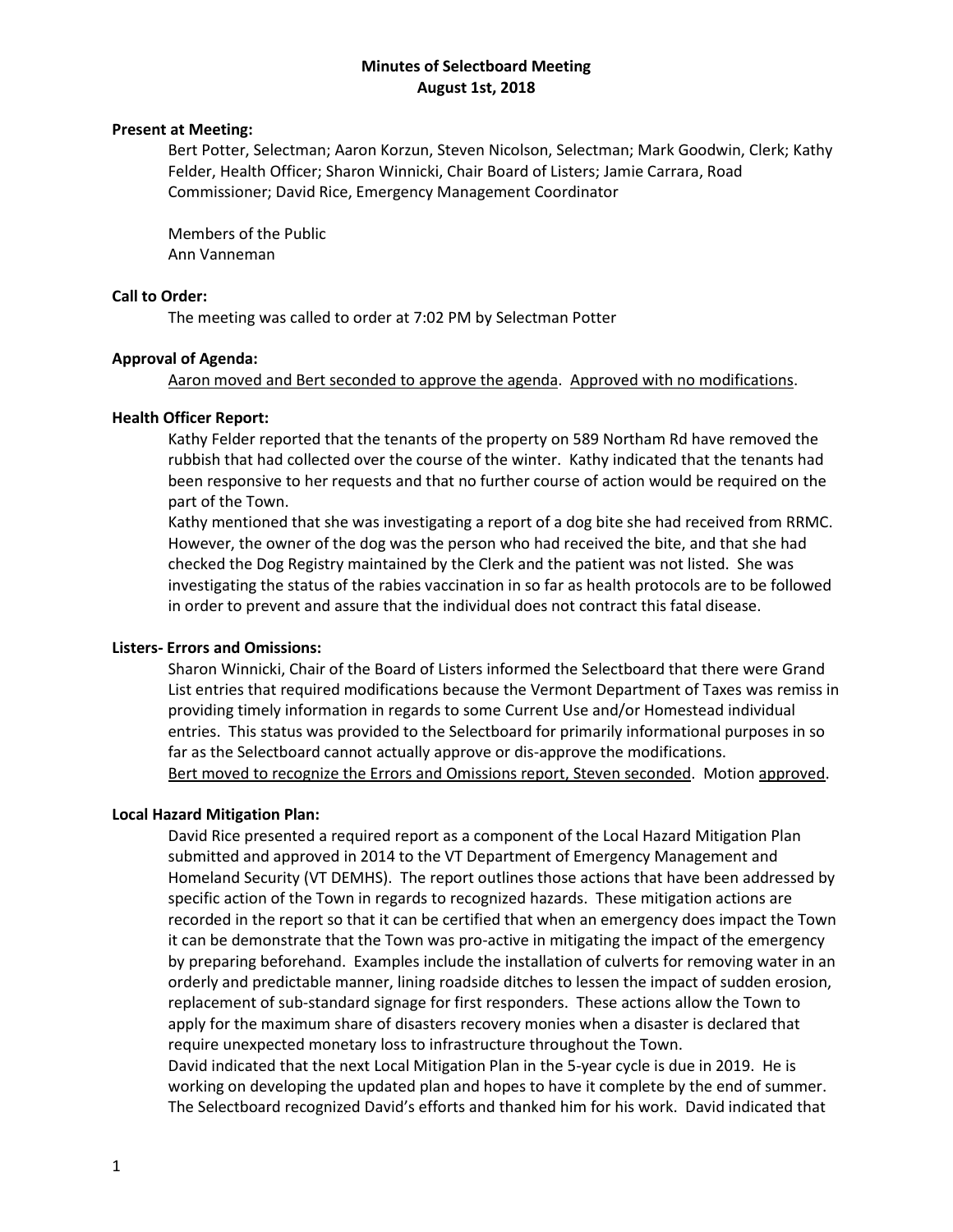several actions that have been accomplished were due to the Road Commissioner's diligence in obtaining grants and carrying trough on specific actions.

Bert moved and Steven seconded to re-appoint David Rice as the Emergency Management Coordinator. Approved.

Bert moved and Steven seconded to approve the 2018 Local Mitigation Report as presented. Approved.

David reminded the Selectboard that there was still no Town Emergency Manager appointed, and that the Selectboard should not cease in seeking an individual to fulfill the position.

### **Cold River Road Mitigation Project:**

Bert reported that the Selectboard had not yet heard from Mr. Adams in respect to the letter that was sent outlining the urgency of initiating discussions in respect to the project. Bert moved to enter into Executive session in order to discuss drawing up a specific Purchase and Sale Agreement to present to Mr. Adams, Steven seconded.

7:30 PM entered into Executive Session

7:40 PM exited Executive Session

Bert moved and Aaron seconded to have the Town Agent draw up a Purchase and Sales Agreement to present to Mr. Adams within the next couple of weeks. This is primarily so that discussions can commence to initiate other aspects of the project. Approved

Jamie reported that the site has eroded noticeably more over the course of the summer and that the hazard is increasing exponentially in its' potential to becoming a disaster. Jamie indicated he will investigate the installation of some used temporary guard rails in the area as a safety consideration.

### **Road Commissioner Report:**

Jamie informed the Selectboard that he is initiating the process of purchasing a new truck. He is planning on utilizing the 2002 truck as the spare truck because the cost of maintaining the 2010 as a spare truck is too high for the return. This will require that the 2002 truck receives some new body work to pass inspection, which would still have a better cost benefit ratio than maintaining the 2010 vehicle. Jamie indicated that he is still obtaining quotes for the replacement parts required for the 2002 truck.

#### **Open to the Public**

Ann Vanneman presented on behalf of the Shrewsbury Day group affiliated with the Shrewsbury Historical Society. Ann presented some of the details that have been worked out by the group in respect to Shrewsbury Day on September 16, 2018.

Ann inquired about insurance coverage by the Town for the parade component. Steven indicated that he will contact VLCT to ascertain if coverage would be needed and if the Town can utilize its' policy or modify it to accommodate any requirements that might be needed. Bert indicated that he will contact the Constable to see if he can support any traffic control that might be required.

Overall the Selectboard supports the initiative of the Historical Society and will support the event as best they can utilize the Public Events funds inf the budget. Ann assured the Selectboard that it will not rain on September 16<sup>th</sup>.

#### **Orders:**

Bert moved and Aaron seconded to approve: Selectboard Orders #8 of 8/1/2018 for \$1,085.11 and Road Commissioner Orders #8 of 8/1/2018 for \$3,580.78. Approved